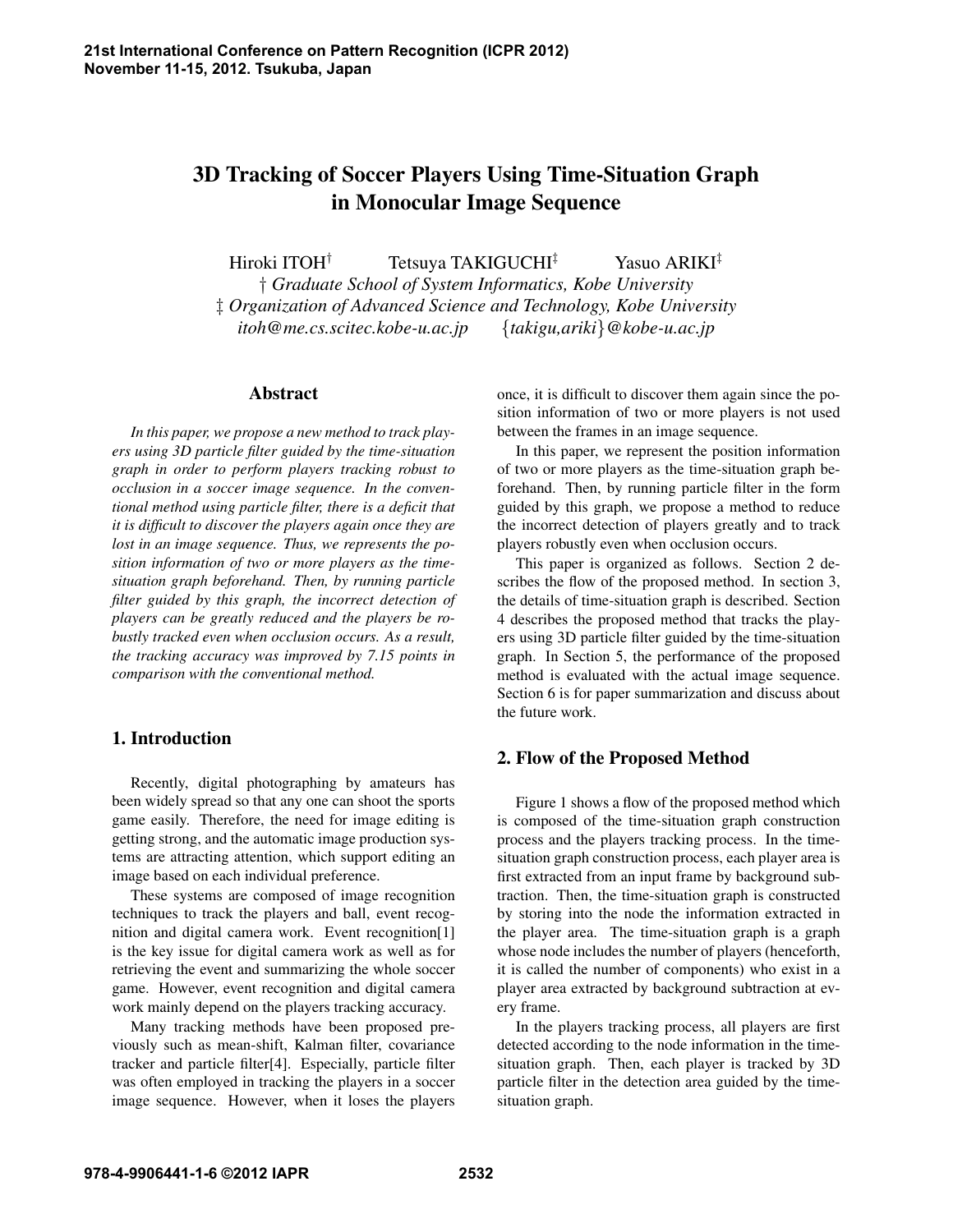

**Figure 1. Flow of the proposed method**

## 3. Time-Situation Graph

We represent the position information of two or more players as the time-situation graph beforehand using the method proposed by Figueroa [3]. In this method, the players, who are occluded each other, can be correctly detected since the number of players who exist in a player area is obtained in a time-situation graph shown in Figure 1(after background subtraction). Then, by running particle filter in the form guided by this graph, it is expected to reduce the incorrect detection of players greatly and to track players robustly even when occlusion occurs.

#### 3.1. Time-Situation Graph Information

The time-situation graph is constructed based on a set of player areas extracted at every frame by background subtraction as shown in Figure 1(in graph construction process). Table 1 summarizes the node information and edge information. The node information is composed of the label to identify each node, player area(the number of pixels), player area size(width and height), the center point coordinates of the player area and the number of components. The edge information is composed of the label to identify each edge and the distance between nodes.

The color information was included in the edge information in the method proposed by Figueroa [3] because their method tracked players only using graph. However, the time-situation graph which we propose in this paper detects the players based on the number of components. Therefore, the necessary operation in this graph is only to make the number of components change. From this point, the color information is not included in the edge information in the proposed method.

#### 3.2. Construction of the Time-Situation Graph

Let G be a time-situation graph which is a directed graph.  $n_i(t)$  is a node labeled *i* (identification number)

| Table 1. Time-situation graph information |  |  |  |  |
|-------------------------------------------|--|--|--|--|
|-------------------------------------------|--|--|--|--|

| Node information       | Edge information       |  |  |  |
|------------------------|------------------------|--|--|--|
| Label                  | Label                  |  |  |  |
| Area                   | Distance between nodes |  |  |  |
| Size(width and height) |                        |  |  |  |
| Position               |                        |  |  |  |
| Number of components   |                        |  |  |  |

at frame *t*.  $d_{i,j}$  is the distance between nodes  $n_i(t)$  and  $n_j(t+1)$ .  $d_{max(i,j)}$  represents the estimated max distance to which a player can move within 1 frame, and this is estimated according to 3D world coordinate position. The distance between nodes is defined by the Euclid distance between the center point coordinates of the player area at frame *t* and the center point coordinates of the player area at frame  $t + 1$ .

In Figure 2, the distances between nodes about node  $n_1(t)$  are shown. The yellow point at frame  $t + 1$  is the position of node  $n_1(t)$  at frame *t*. The red line segments which stretch from the yellow point to the center point coordinates of each nodes at frame  $t + 1$ (the blue points) are the distances between nodes. *ei,j* is the edge between nodes  $n_i(t)$  and  $n_j(t + 1)$ . The algorithm to construct the time-situation graph is defined according to the following steps.

1. Create a node  $n_i(t)$  for the node labeled *i* at the first frame( $t = 1$ ), and insert this node into a time-situation graph G.

2. Create a node  $n_j(t + 1)$  for the node labeled *j* at frame  $t + 1$ , and insert this node into the time-situation graph G.

3. Calculate the distance  $d_{i,j}$  between nodes  $n_i(t)$  and  $n_i(t+1)$ .

4. Create an edge *ei,j* satisfying the condition

 $d_{i,j} < d_{max(i,j)}$ .

5. Group the nodes, and determine the number of components based on the player area.

6. Repeat steps 2-5 for the whole image sequence.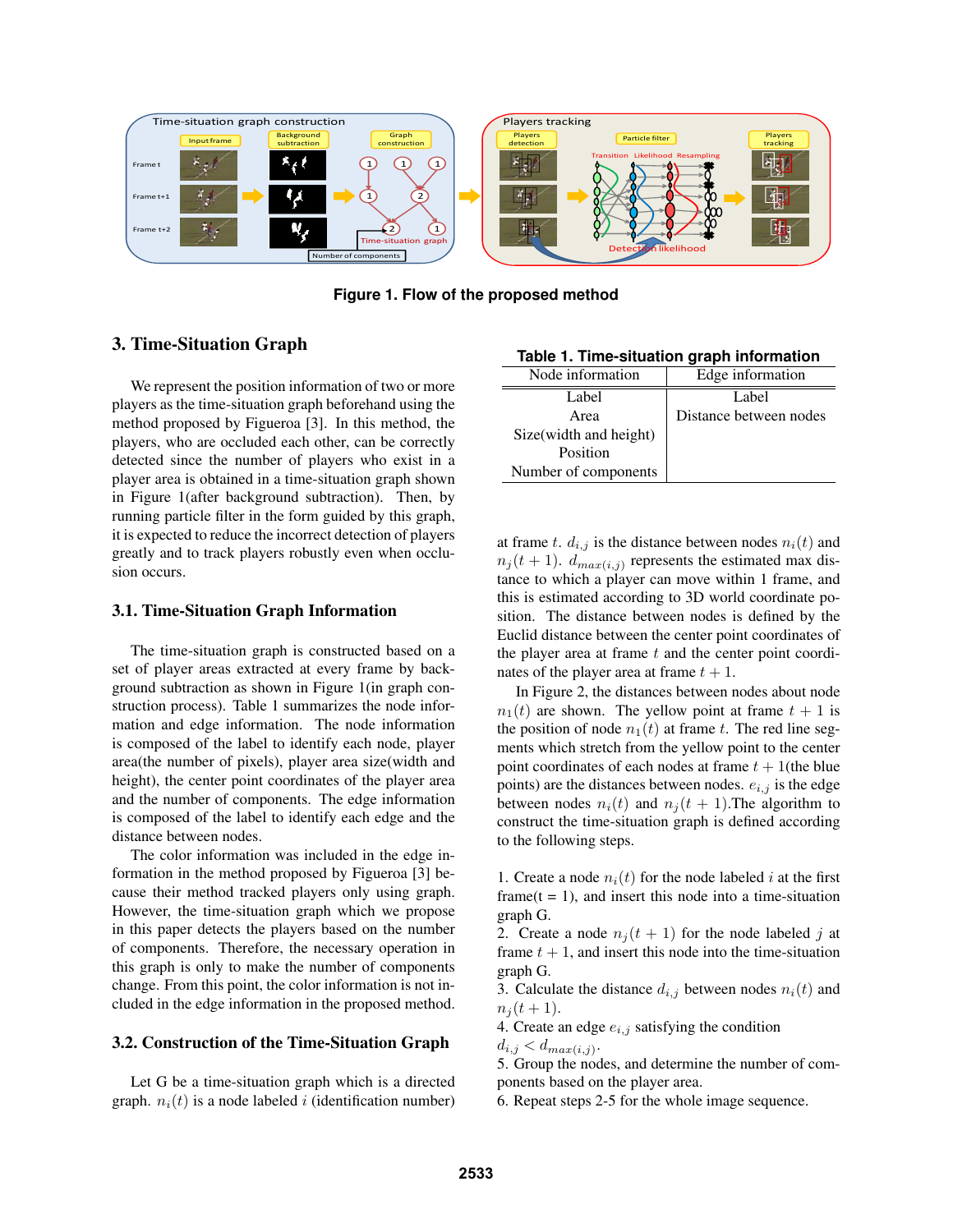

**Figure 2. Distance between nodes**

## 3.3. Determination on the Number of Components

#### 3.3.1 Grouping Nodes

This section describes the method of grouping the nodes by using the edge between them as shown in Figure 3. When node  $n_{w_4}(t+1)$ , to which edges  $e_{v_3,w_4}$  and  $e_{v_4,w_4}$ are linked, exists at frame  $t + 1$ , two nodes $n_{v_3}(t)$  and  $n_{v_4}(t)$  at frame *t* belong to the same group as  $n_{w_4}(t+1)$ . In other words, all the nodes linked by edges belong to the same group.

A new group number is defined for every new group detected on the time-situation graph. For example in Figure 3, starting from node  $n_{v_1}(t)$ , Group1 is detected, and in the same way starting from node  $n_{v_3}(t)$ , Group2 is detected.



**Figure 3. Grouping nodes**

#### 3.3.2 Determination on the Number of Components

In the proposed method, the determination of the number of components plays on important role because the players are detected based on the number of components. The top of Figure 6 shows the example where three players occluded each other and the bottom of Figure 4 shows the flow of the determination on the number of components. The steps are summarized by the following algorithm.

Algorithm

 $\sqrt{\text{Step 1} |num}$ <sub>X</sub>(the number of components for GroupX) is first defined as the total number of components for each node  $n_{v_i}(t)$  in GroupX at frame  $t$ . The number of components for each node at feame  $t + 1$  is still 0.

$$
num_X = \sum_{v_i \in X} (num_{v_i}
$$

)

Each player area is measured after background subtraction. In Figure 4(a),  $num_X$  is set to 3, and the player area are 305, 242 and 139.

**[Step2]The ideal player area**  $A_p$  **of one player area** is estimated by the position information of each node  $n_{w_i}(t + 1)$  in GroupX at feame  $t + 1$ . Each node  $n_{w_i}(t+1)$  is updated by using this ideal player area *A<sup>p</sup>* as follows.

$$
A_{w_i} \leftarrow A_{w_i} - A_p
$$

In Figure 4(b), The estimated ideal player area  $A_p$  is 130, and each player area at frame  $t + 1$  is updated.

**[Step3]The number of components**  $num_X$  **is decre**mented by 1, and the number of components for each node  $n_{w_i}(t+1)$  at frame  $t+1$  is initialized by 1. This is repeated for every node at frame  $t + 1$ .

$$
num_X \leftarrow num_X - 1
$$

$$
num_{w_i} = 1
$$

In Figure 4(c), the number of components  $num_X$  for GroupX is decremented by 2, and the number of components for each node at frame  $t + 1$  is set to 1.

[Step4]The following process is repeated to the node  $n_{w_i}(t+1)$  whose area  $A_{w_i}$  is largest among the players at frame  $t + 1$  until the number of components  $num_X$ for GroupX is 0.

$$
A_{w_i} \leftarrow A_{w_i} - A_p
$$

$$
num_X \leftarrow num_X - 1
$$

$$
num_{w_i} \leftarrow num_{w_i} + 1
$$

In Figure 4(d), the number of components *num<sup>X</sup>* is 0, and each number of components  $num_{w_i}$  at frame  $t + 1$  is finally determined.



**Figure 4. Flow of the determination on the number of components**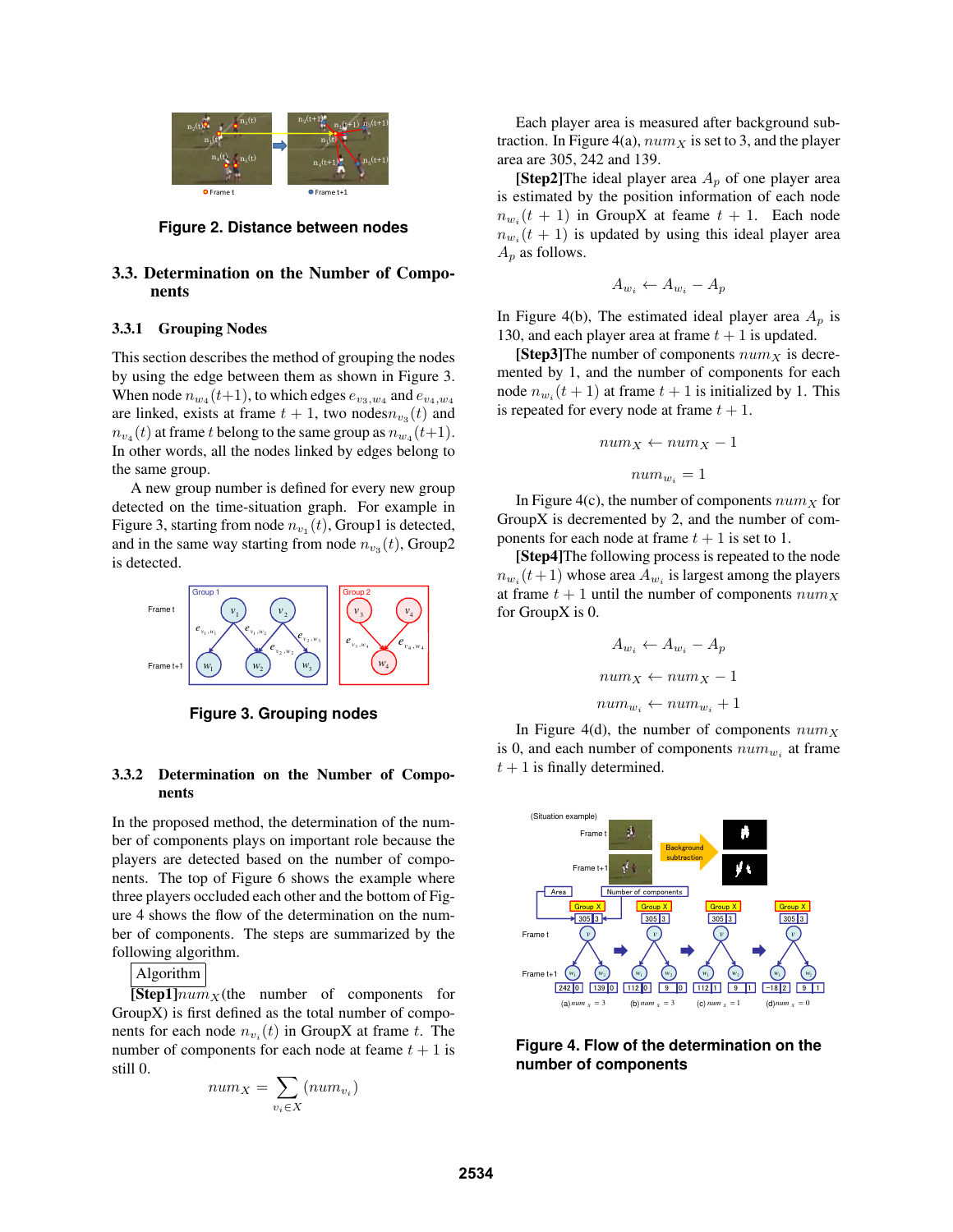## 4. Tracking Method

#### 4.1. Players Detection Based on Node Information

Since the "tracking-by-detection" method [2] which combines players tracking with players detection is employed in this paper, the accuracy of players detection has a great effect on the tracking accuracy. The method of players detection differs according to the number of components contained in the node of the time-situation graph.

In the case where the number of components is 1 or 2, the players are detected based on using player area information of the node. In the case where the number of components is 3 or more, the players are detected by using player area information of the node and SVM. First, the perpendicular 2 players are detected based on the y coordinate between mini $(y_{min})$  and max $(y_{max})$ , and the detection window size estimated by 3D world coordinates position with regards to the center coordinates of the player area included in the node as shown in Figure  $5(a)$  and (b). Then, as shown in Figure  $5(c)$ , the other players are detected by using SVM[5] which is widely used with various applications and is known for recognition performance being high.



**Figure 5. Players detection**

## 4.2. Players Tracking by 3D Particle Filter Using Time-Situation Graph

We employed a 3D particle filter for each player tracking. The state  $\vec{x}_p(t)$  at time *t* is defined as follows:

$$
\vec{x}_p(t) = [p_x, p_y, v_x, v_y, a_x, a_y]^T
$$
\n(1)

Here, *p*, *v* and *a* are the positions, velocities and accelerations at time *t*. Then, the state transition of the player is modeled based on linear motion with uniform acceleration.

The likelihood  $\omega$  of the player is computed at each particle by the weighted sum as shown in Eq (2) using three kinds of likelihoods (the likelihood *p<sup>D</sup>* based on the detection result by the node information and SVM,

the likelihood  $p<sub>H</sub>$  based on the histogram and the likelihood  $p_C$  based on the cross-correlation). Here,  $\alpha$  is defined as the parameter showing the degree of occlusion, and computed based on the node information(area) obtained when the player was detected. *β* is defined as the value obtained by converting the distance between the target player and the nearest player into the probability of the normal distribution.

$$
\omega = \alpha \cdot p_D + \beta \cdot p_H + (1 - \beta) \cdot p_C \qquad (2)
$$

# 5. Experimental Evaluation

#### 5.1. Experimental Condition

We selected a soccer game that was played during the 38th National High School Soccer Championship (Kyoto area final) in Japan. The size of the image was 1280\*720 pixels with 24-bit color.

#### 5.2. Result and Discussion

In players tracking, we compared the proposed method using the time-situation graph with the conventional method without the time-situation graph for 10 videos (the average number of frames : 350) clipped from the soccer video. The tracking space is the only left half of the field. Therefore, we selected the sample videos in which the tracking players almost play in the left half of the field since the players can not be tracked when they come out into the right half of the field.

The players detection by the conventional method employs SVM to the whole soccer field. The number of particles were 150, and the frame rate was 30 fps. The results are shown in Figure 6. In Figure 6, "Tracking accuracy" is the ratio of the number of correctly tracked frames to the number of the total frames. Tracking accuracy by the proposed method are almost higher than that of the conventional method which does not use the time-situation graph.

As a result, the tracking accuracy of the proposed method is improved by 7.15 points on the average as shown in Table 2. As can be seen from this result, since the accuracy of tracking players is higher by using timesituation graph when occlusion occurs, players tracking becomes more robust than the conventional method. Tracking failure occurs when the players of the same team cross so that the particles of the players are reversed each other or 2 particles overlap to 1 player. For the former, it is considered that the likelihood of particle filter does not decrease due to the same uniform color of the same team even if tracking is reversed. For the latter, it is considered that the number of components